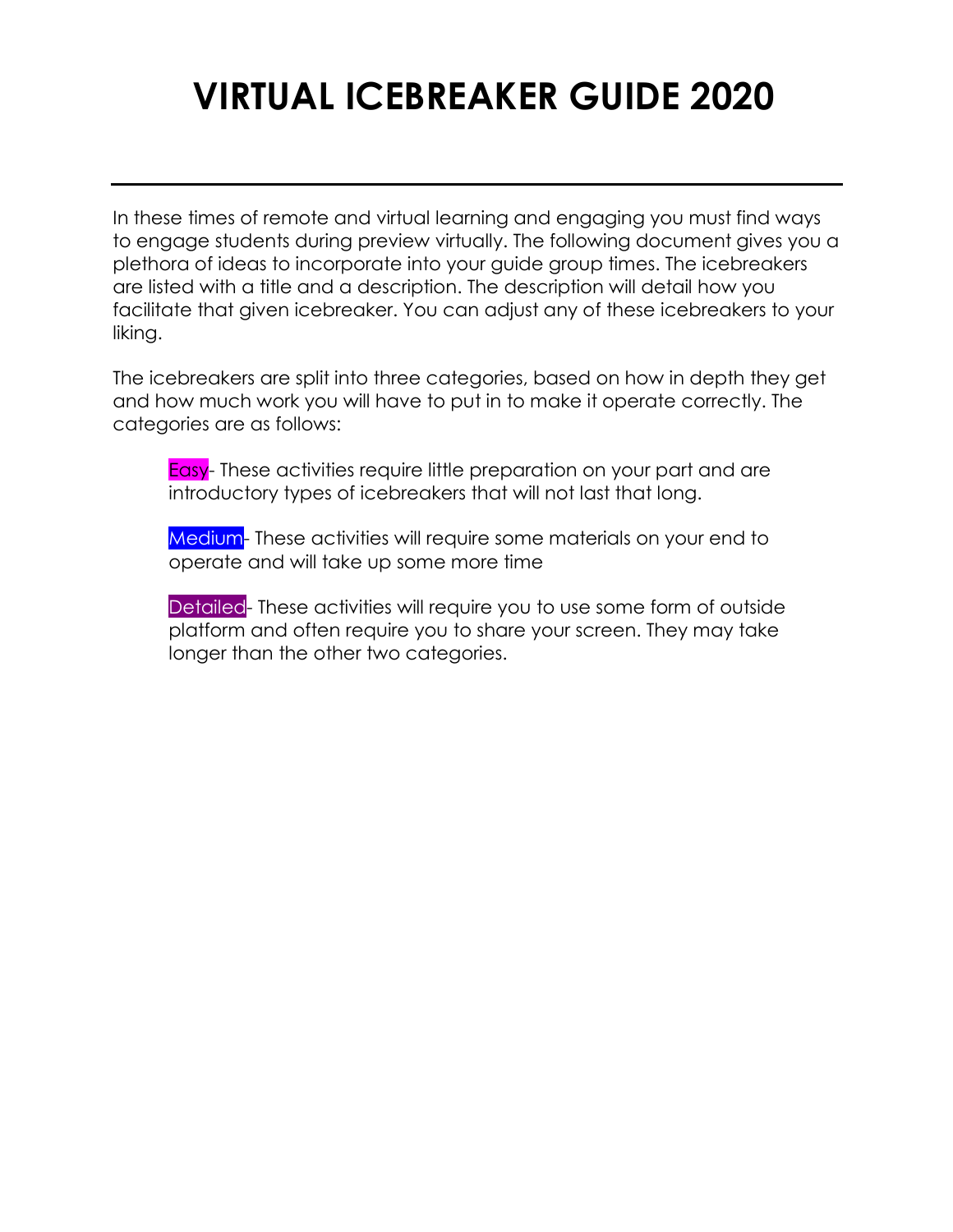#### **What's in a Name**

- **Description:**
	- o Have each person go around and say what their full name is, followed by stories, meanings, heritage, or unique facts about how they got that name and/or what their name means.

# **Snapshot Virtual Icebreaker**

- **Description:**
	- o Ask everyone to use their phones to take a picture of something.
	- o The something could include…
		- $Pets$
		- **Example Kids**
		- **Desk space (Yes, even messy desk spaces)**
		- **B** Refrigerator
		- **..** Outfit
		- Closet
	- o Share your pictures via email, groupme, or your communication channel of choice.

# **Virtual Question Ball**

- **Description:**
	- o We all love the orientation classic….the question ball. You can still do a question ball virtually using online platforms to pick questions for the students to answer.
	- o Use this website: https://wheeldecide.com/
	- o This website will allow you to create your own questions
	- o Have students take turn and spin the wheel, whatever it lands on they must answer, make sure to share your screen while doing this activity so students can see the wheel spinning

#### **Rose/Thorn Virtual Icebreaker**

- **•** Description:
	- o Have students share their rose and thorn of this summer so far. The rose being something positive that has happened this summer or recently. The thorn being something bad or negative that may have happened this summer or recently
	- o For example…
		- **Rose:** I found time to go for a walk today.
		- **Thorn:** There was no time to go for a walk today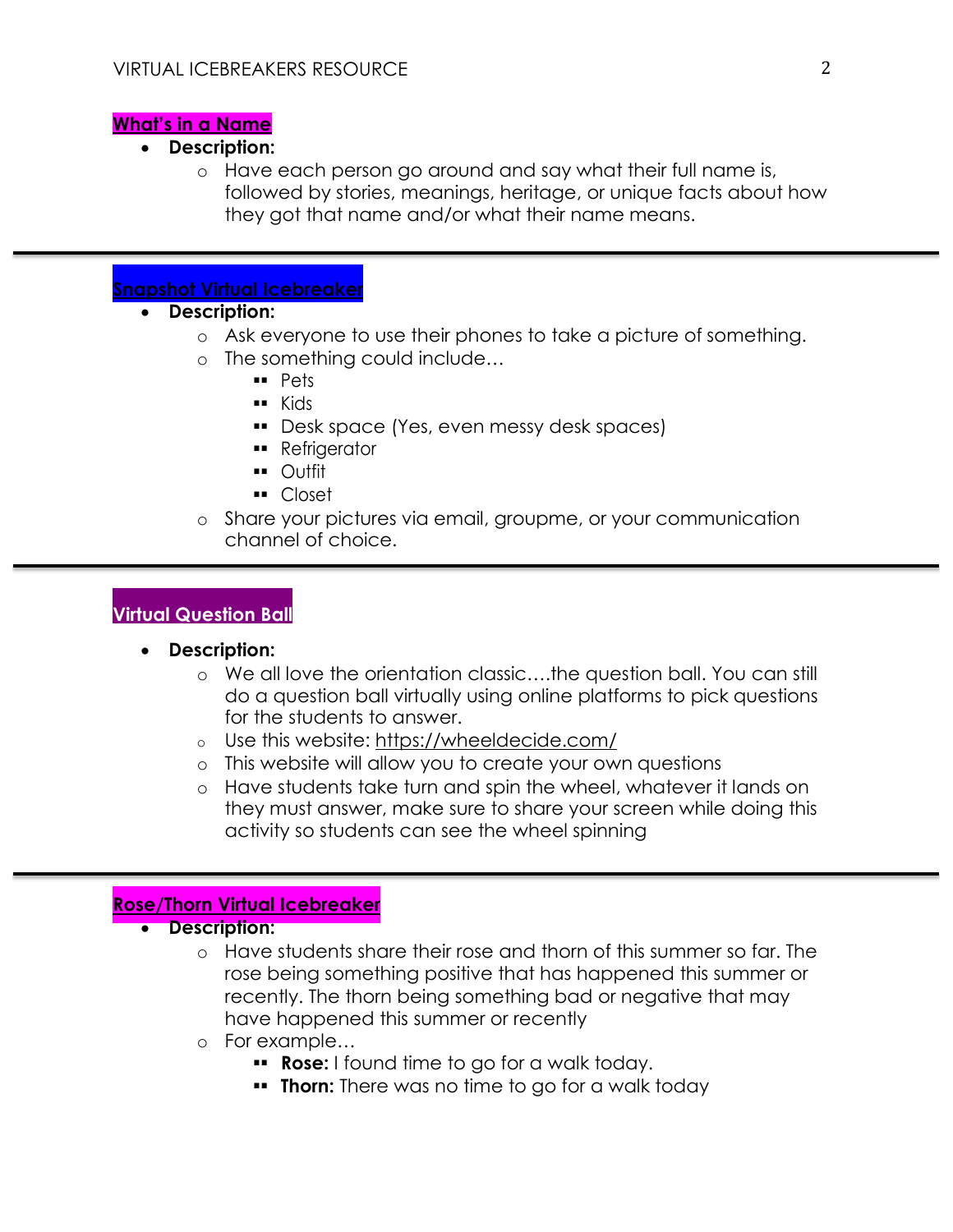#### **Representative Item:**

- **Description:**
	- o Have each student retrieve an item directly around them in their house that best represent themselves or something special in their life.
	- o Have each student go around and share what the object is and why it is important and what it represents about him or her.

# **Two Truths & a Lie:**

## **Description:**

- o Have each student go around and share two truths and a lie
- o Then have the other students in the group write in the chat which statement number (1,2 or 3) they believe to be the lie
- o Have the student reveal the lie

# **Put the Record on:**

- **Description**:
	- o This activity can be used to incorporate noise with students music choices
	- o Have each student either use the computer they are on or their phone
	- o When it is their turn have them click shuffle and let the group listen to the song that is playing
	- o The student has to explain why they have that song on their device and why they like it
	- o You could also have them just play what their favorite song is right now

# **Emoji Check-in:**

# **Description:**

- o A simple round table check-in but this time instead of a one-word or something, you pick an emoji that best describes how you are feeling right now.
- o Have each student put their emoji in the chat and explain why they feel like that emoji currently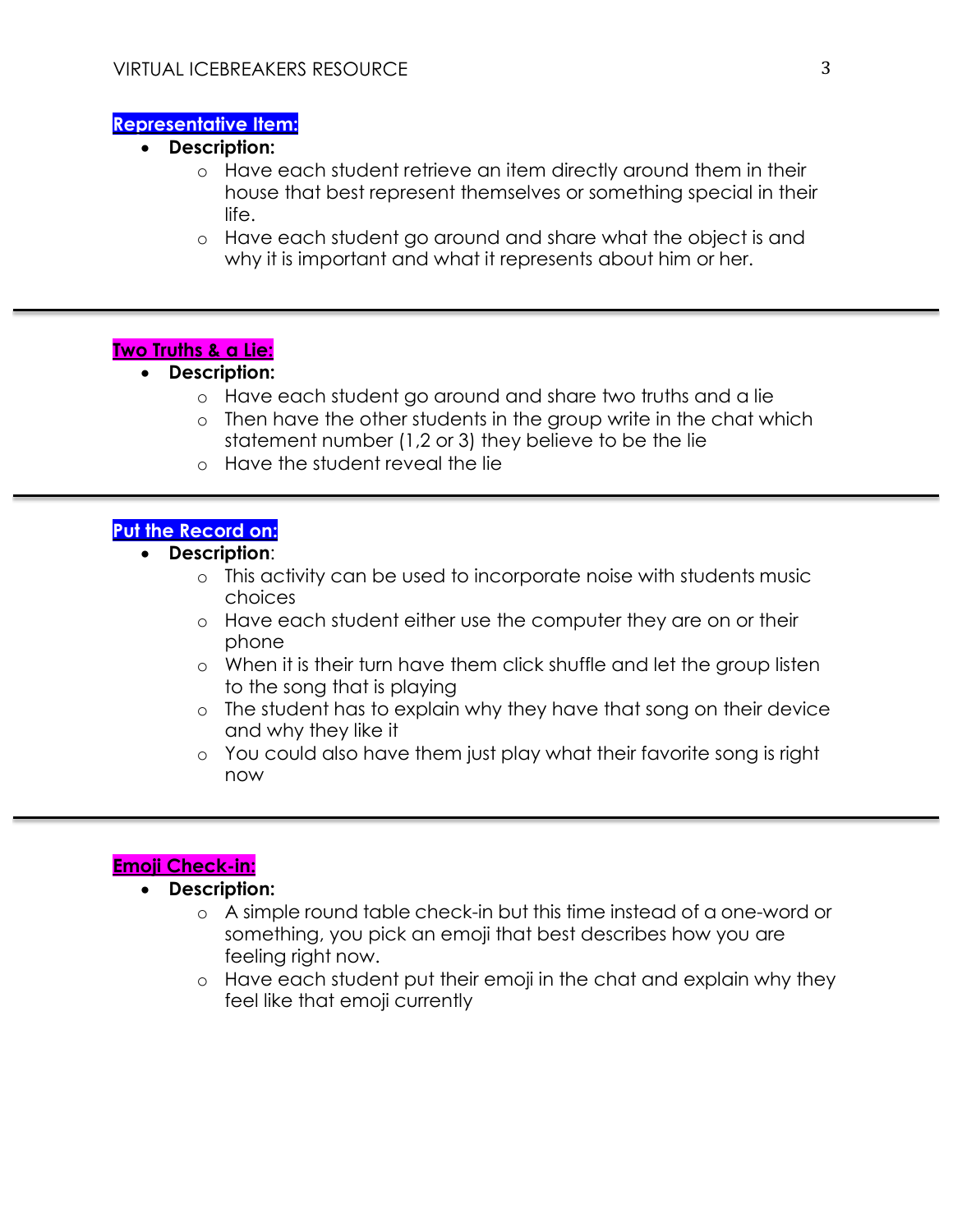#### **Dicebreakers:**

- Description:
	- o An Icebreaker Activity using Dice.
	- o Most people will have access to a pair of dice. Raid a pair from a board game or look in that junk drawer of life! Ask students to go retrieve a pair of dice, if they do not have anywhere they currently are, make sure you have a pair to use for them.
	- o Have each person roll the dice and answer the corresponding question to the number on the die. You can create your own question if you desire, but share what each number means on the screen so students know what they are answering.



## **Ten Things in Common:**

- **Description:**
	- o This activity is a great warm-up and requires zero equipment. As a group, you need to come up with a list of 10 things that everyone has in common — *we are all wearing shoes, own a MacBook, etc.*
	- o Another variation, if you have everyone is at home, is to find 10 items that everyone has in their immediate area — *we all sitting on a chair, we all have a notepad, etc.*
	- o If you decide on the second version you can limit the items to 5 to make it easier for the group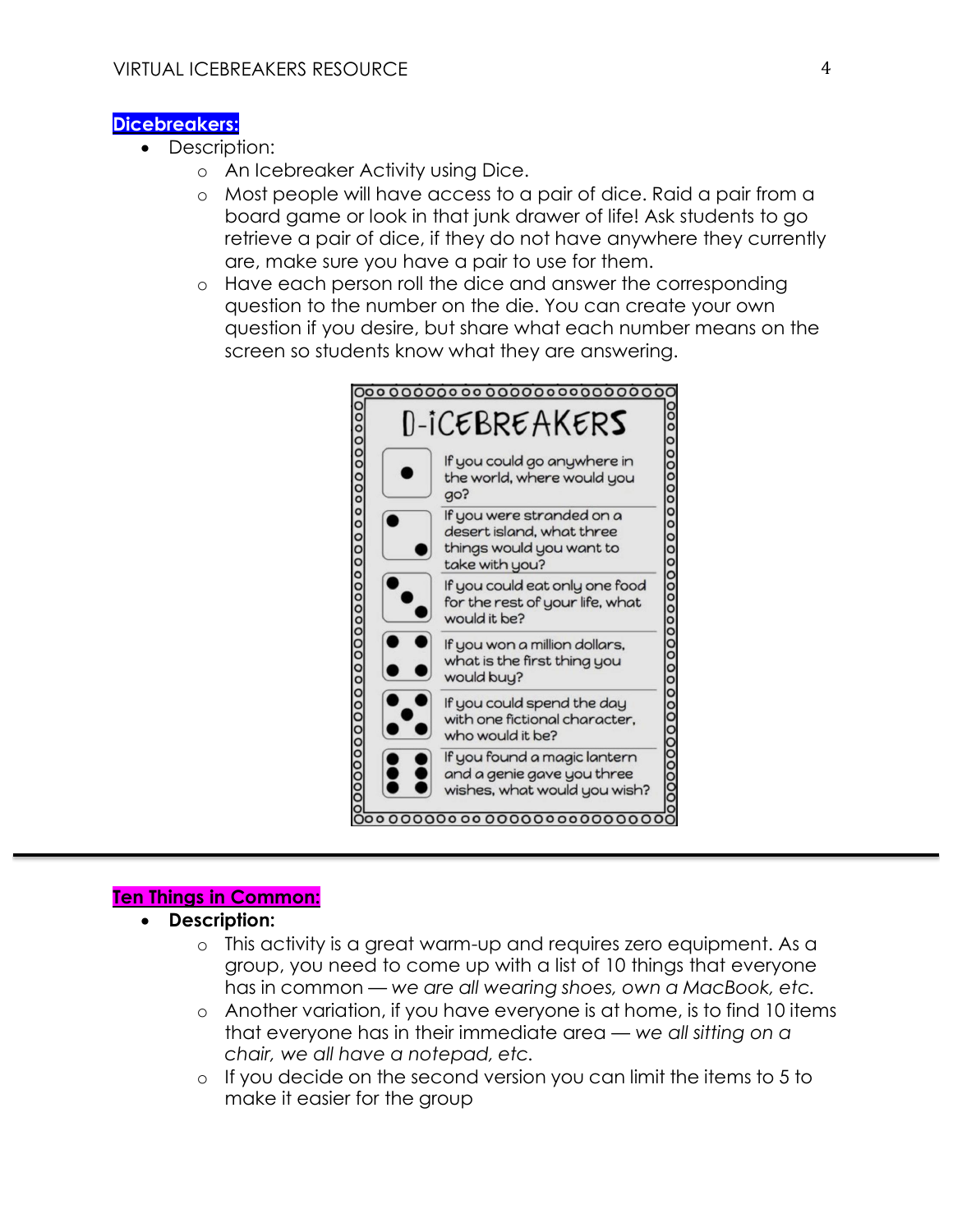#### **Pet Show and Tell:**

- **Description:**
	- o Have each student go get a pet in their house to share with the group
	- o Have the students with pet's go around and share their pet (name, type of animal, age, how they got their name)
	- o If a student does not have a pet have them describe what their dream pet would be

#### **Remote Scavenger Hunt**

- **•** Description:
	- $\circ$  Since you won't be able to plant items for people to physically find, your best bet is creating a list of subjective, goal-based items.
	- o Here are some example prompts:
		- **Find an item you use to cook with.**
		- **Find an item that you use to write with.**
		- **Find an item that is circular.**
	- o Have students go searching through wherever they are currently located that match the description you provide.
	- o You can even make this competitive by the first person to come back to the screen with the item gets a point. The student with the points at the end…wins.

#### Adventurous Angy and Zippy Zack

- **Description:**
	- o Name alliteration….. State your name and add a describing adjective about yourself starting with your name's first letter
	- o The next person has to repeat your name and adjective and then add their own name and a describing adjective
	- o The third person repeats the name-adjective union and adds his/her own, and so on and so on
	- o People that logged into the meeting room first start first. The game gets more difficult in the end, and only you know who the order of when people logged onto the meeting, so it makes students truly pay attention the whole time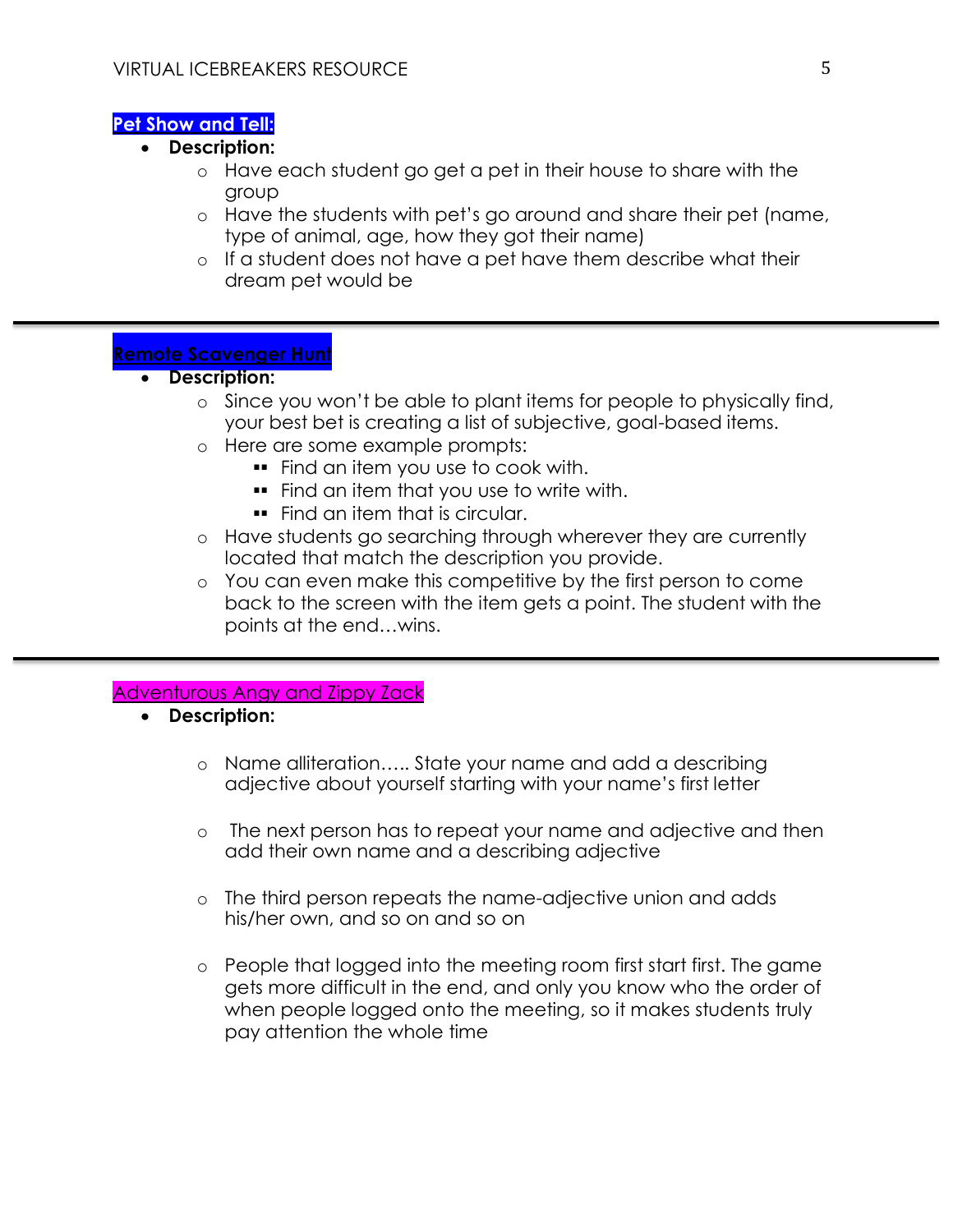#### **Most Unique**

- **Description:**
	- o This icebreaker is made to show everyone's unique backgrounds; it's a game called **Most Unique**. Your goal is to find something about you that no one else has in common. It could be a vacation you've been on, an award you've won, or a hobby no one's heard of before.
	- o The group says one-by-one something they think is the most unique, and others will speak up if they've also done that. Once someone finds their own most unique fact, it moves on to the next person. At the end of the game, you should have new facts about everyone, and great conversation starters to ask about at another time.

# **Skittles/M&M Questions:**

- **Description:**
	- o You will have to purchase a bag of skittle or M&M's for this activity
	- o Each color of the candy will represent a different question, below are some examples:
		- **Red-What is your favorite food?**
		- **Blue- Where in the world would you go right now if you could?**
		- Yellow- What is your spirit animal?
	- o Have each student take a turn answering some questions, when it is a students turn, pick a candy out of the bag for them, show it on the screen and have them answer the question

# **1-2-3 Go!**

- **Description:**
	- o Before starting, be sure that each team member understands the directions.
	- o The activity facilitator will count "1-2-3 Go!" On "Go!" each member of the group will hold up one hand to the camera with any number of fingers showing, 1, 4, 3... it's their choice.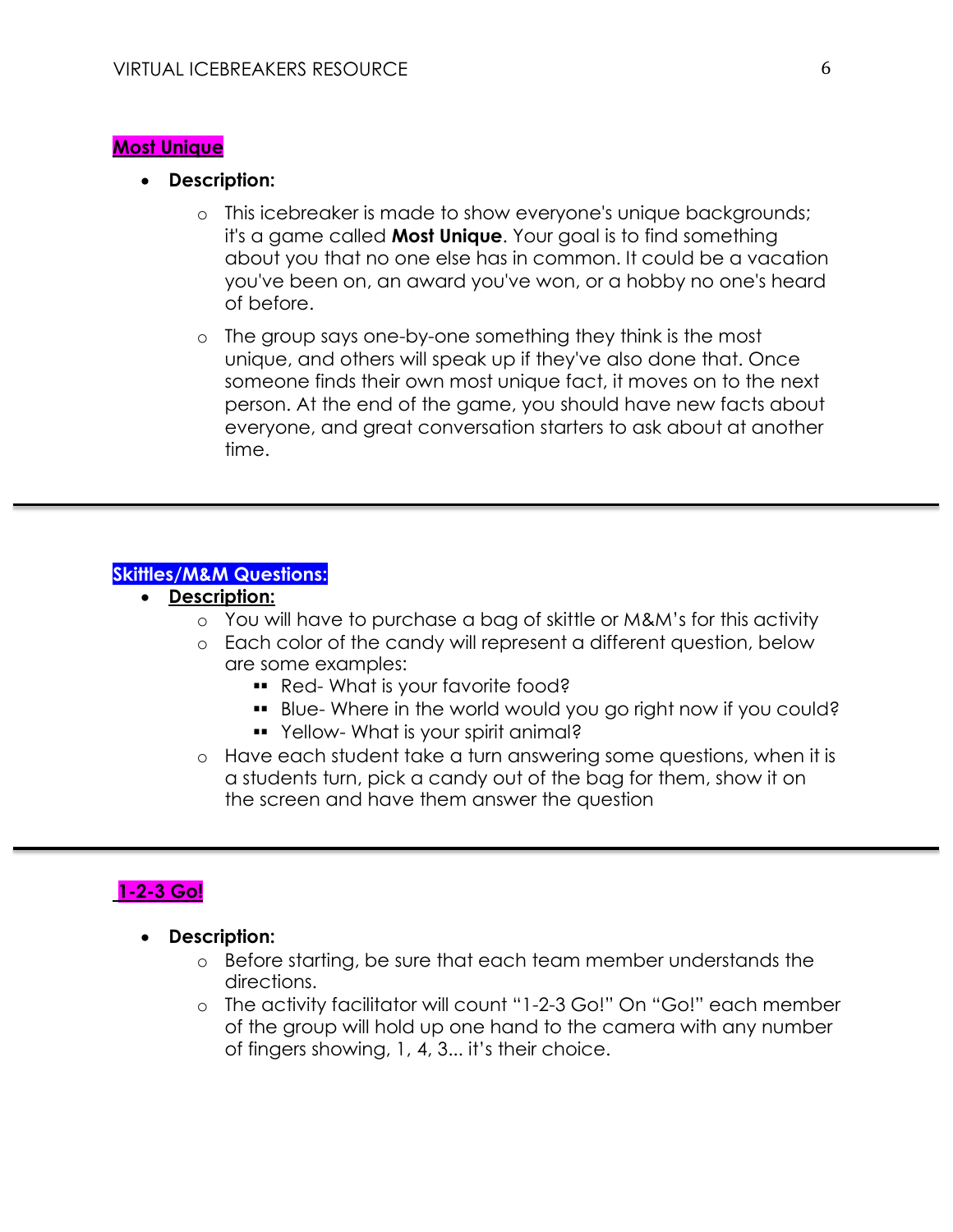- o With all participants holding up some number of fingers, the first person to count and add all the digits showing in their group and shout out the correct answer wins the round.
- o Keep track of points if you wish, play several rounds or over multiple meetings and keep a running total for bragging rights.

# **Link**

# **Description:**

- o Have a student start by saying three facts about themselves
- o All the other students must listen and if they share the same last fact given then they virtually raise their hand
- o It is now their turn and they state their three facts
- o This process continues until everyone goes
- o If after three facts no one has it in common have the student continue to list facts until someone does have

# **Picture Charades**

#### o **Description:**

- o Like Charades but with a remote twist where you can only use images to explain whatever famous movie, book, etc. they pick.
- o Similar rules, no talking, and the images cannot be directly from the movie or book. I normally put a limit of 5images.
- o You would have to make sure every student can share their screen so everyone can see
- o Or you as the Preview Guide can share your screen and do all the charades, this way you can make it a competition and give points to students who guess right first

# **Virtual Cards**

- **Free activity**
- **Time:** Up to 60 minutes, depending on how many rounds you play
- **Best for:**  $Teames of  $2-6$$
- **Description:**
	- o Hop on this platform and play a variety of card games synchronously with your team. Doing something as commonplace as playing cards with your remote team helps cultivate the sense of normalcy that makes distance disappear.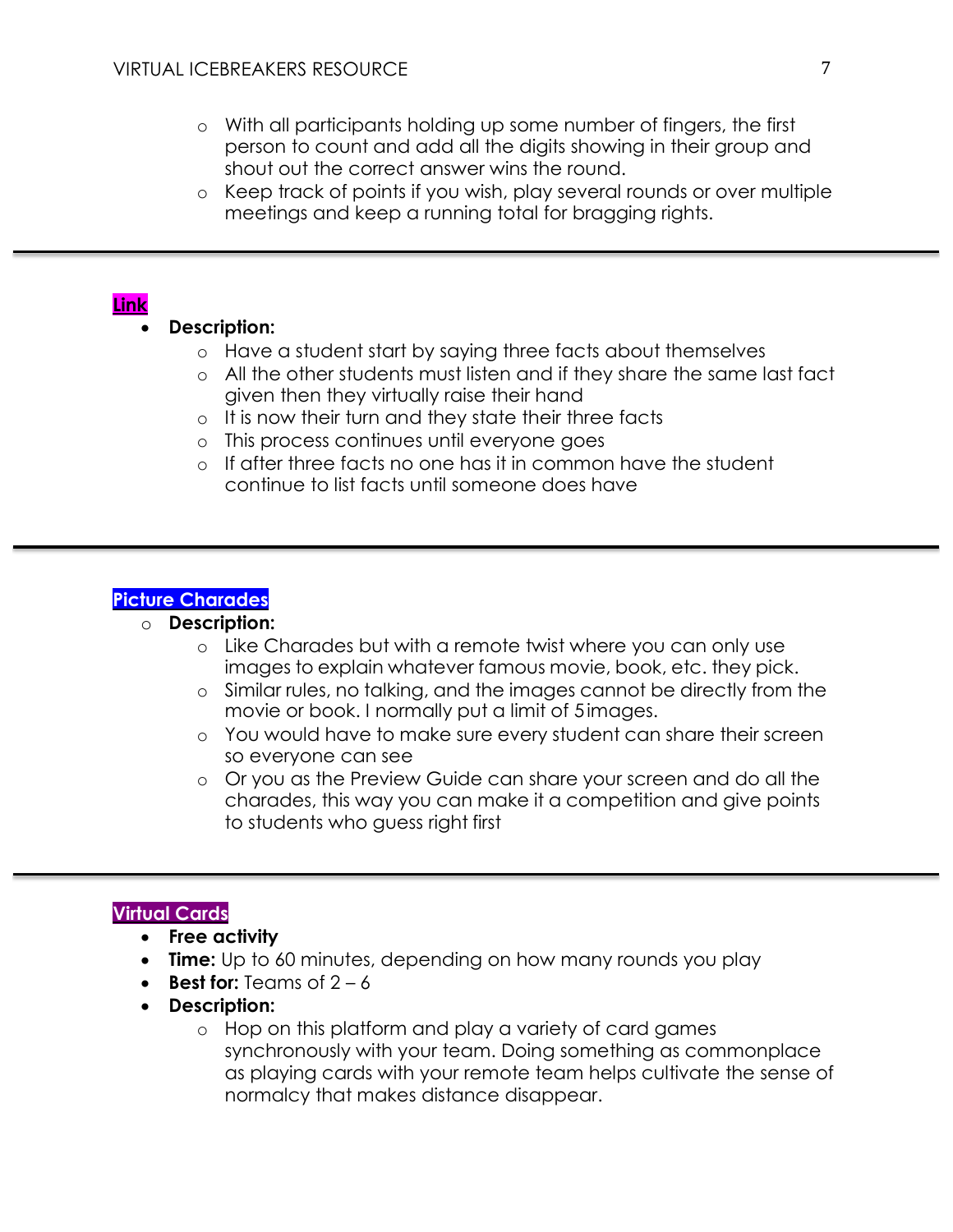# **Draw What Ya Saw:**

- **Description:**
- **What do you need:** Each person needs a piece of paper and a pen or pencil (or anything they can draw on and show to the group, digital drawing will not work well here).
- **Set up:** Before the activity begins, the facilitator should draw or print an image on a sheet of paper that they can show to the group in the virtual meeting. Make sure that the image will be clearly viewable on the video screen. Images that are too detailed or too blurry will not work as well for this activity. This is a great chance to be creative and add some levity early in a meeting. I've included an example image below.
- **Rules/Description:** "Each person will need their drawing implements in front of them. In a moment I'm going to hold up an image to the camera so that everyone can see it. I'll hold it there for about 5 seconds. After 5 seconds I will put it down and you will all have about 30 seconds [more or less depending on desired difficulty] to replicate the image. When time expires I will ask you to put your pencils and pens down and I may ask a couple of questions before we share. Does everyone understand the instructions? Okay, here is the image. [hold the image to the camera and be sure that the full image is visible. After about 5 seconds remove the image from view] Now draw what ya saw!"
- Have each student put their image up on the screen so everyone can see what they drew
- You can even have everyone vote for the image that best represents the image you held up

# **If You Could Go Anywhere in The World Right Now, Where Would You Go?**

- o As the title suggests this activity is simply asking the question *"if you could be anywhere in the world right now, where would it be?"*
- o Now there are three variations on how to facilitate this one virtually.
- o The first is if you have a virtual whiteboard tool like Miro (miro.com). Use it to put an image of the world in the center and get each person to put their name on the part of the world that they would rather be — it could be great fun to visualize!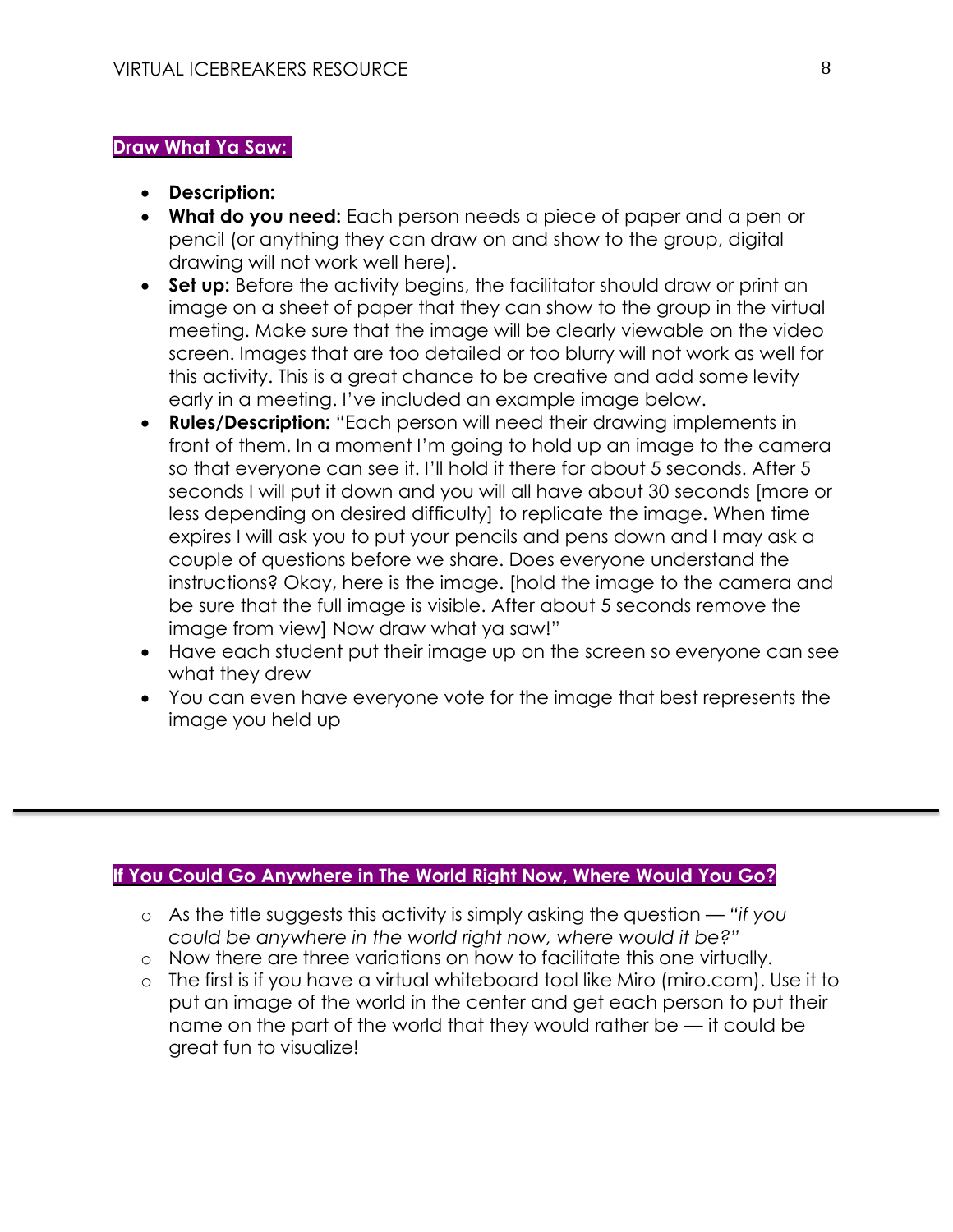o

o For this one you would need to get everyone's email so they can edit the image at the same time or simply have him or her state their answer and you put it on the map and share thescreen.



- o Another option is to have someone compile the list of places into Google Maps using the 'Saved Places' feature — *here a comprehensive how-to guide for using the feature*.
- o https://medium.com/better-humans/how-to-save-and-organiseyour-favourite-spots-all-over-the-world-using-google-maps-7e421eb0e58d
- o Finally, if you don't have any of those tools available you can simply get each person to Google an image of the location and share it with the team — or just say it.

# **Six-Word Memoirs**

- **Description:**
	- o Another icebreaker that shows off your creative flair is **Six-Word Memoirs**. You'll write down a sentence that describes your life story in six words, and other students can ask why you chose what you did.
	- o An example could be, "The best experiences can happen randomly" for the time you met your favorite actor at a restaurant. It's a creative way to simplify your best experiences that make your others want to know more.